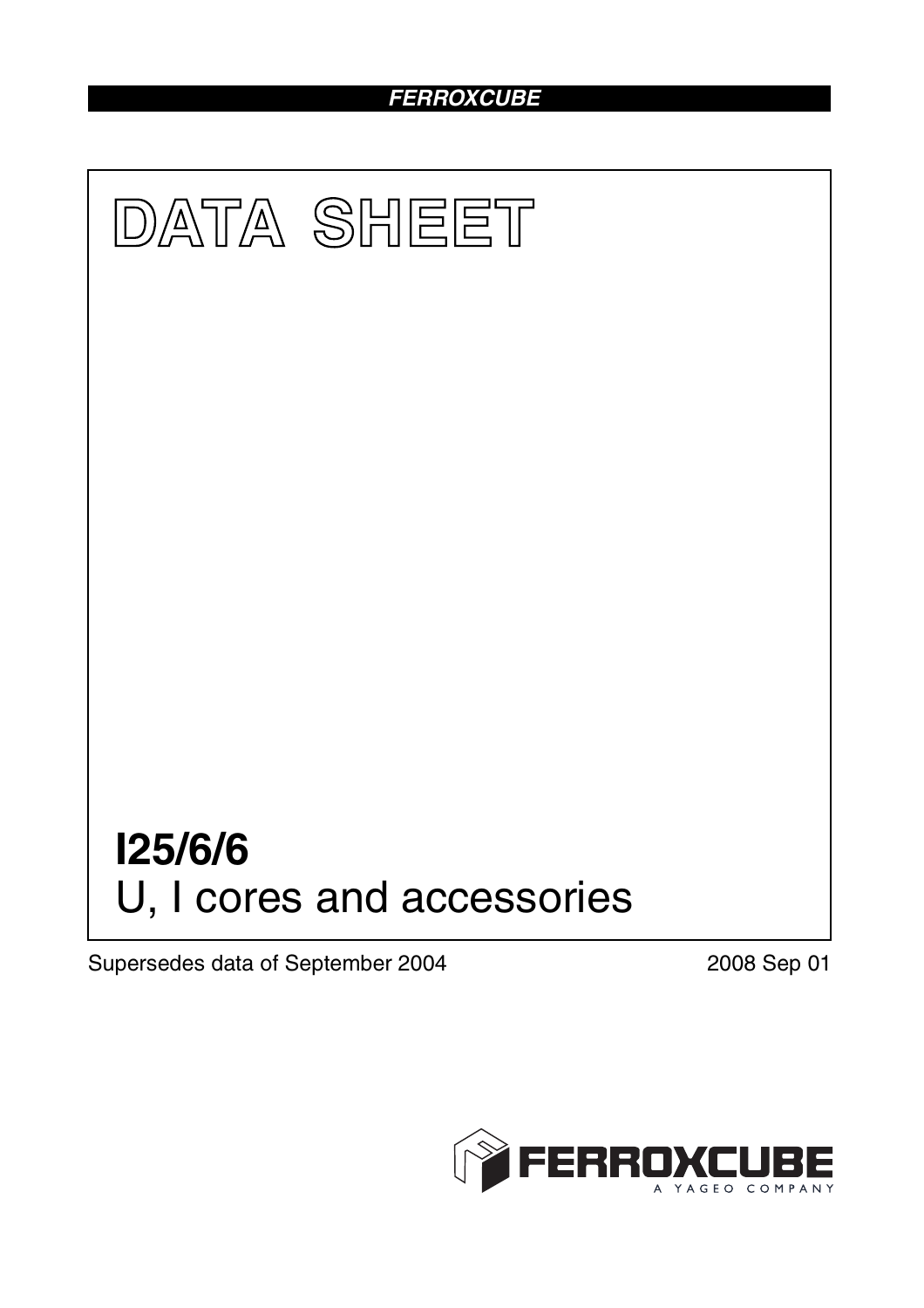## U, I cores and accessories I25/6/6

# (376B250)

#### **CORE SETS**

**Effective core parameters measured in combination with U25/16/6**

| <b>SYMBOL</b>             | <b>PARAMETER</b> | <b>VALUE</b>  | <b>UNIT</b>     |
|---------------------------|------------------|---------------|-----------------|
| $\Sigma(I/A)$             | core factor (C1) | 1.59          | $mm-1$          |
| $V_{\rm e}$               | effective volume | 2590          | mm <sup>3</sup> |
| $\mathsf{I}_{\mathsf{e}}$ | effective length | 64.3          | mm              |
| $A_{e}$                   | effective area   | 40.3          | mm <sup>2</sup> |
| m                         | mass of I core   | $\approx 4.5$ | g               |



#### **Core halves**

AL measured in combination with *"U25/16/6"*.

| <b>GRADE</b> | $A_L$<br>(nH) | μe             | <b>TYPE NUMBER</b> |
|--------------|---------------|----------------|--------------------|
| 3C81         | 1750 ±25%     | $\approx$ 2210 | I25/6/6-3C81       |
| 3C90         | 1500 ± 25%    | $\approx$ 1900 | I25/6/6-3C90       |
| 3C91<br>des  | 1750 ±25%     | $\approx$ 2210 | I25/6/6-3C91       |
| 3C94         | 1500 ± 25%    | $\approx$ 1900 | I25/6/6-3C94       |
| 3C11         | $2500 + 25%$  | $\approx$ 3160 | I25/6/6-3C11       |
| 3E27         | $3000 + 25%$  | $\approx$ 3800 | I25/6/6-3E27       |

#### **Properties of core sets under power conditions**

Measured in combination with *"U25/16/6"*.

|              | $B(mT)$ at                                      | <b>CORE LOSS (W) at</b>                         |                                               |                                                  |
|--------------|-------------------------------------------------|-------------------------------------------------|-----------------------------------------------|--------------------------------------------------|
| <b>GRADE</b> | $H = 250$ A/m;<br>$f = 25$ kHz;<br>$T = 100 °C$ | $f = 25$ kHz;<br>$B = 200 mT$ ;<br>$T = 100 °C$ | i = 100 kHz;<br>$B = 100$ mT;<br>$T = 100 °C$ | $f = 100$ kHz;<br>$B = 200 mT$ ;<br>$T = 100 °C$ |
| 3C81         | $\geq 320$                                      | $\leq 0.6$                                      |                                               |                                                  |
| 3C90         | $\geq 320$                                      | $\leq 0.3$                                      | $\leq 0.3$                                    |                                                  |
| 3C91         | $\geq 320$                                      |                                                 | $\leq 0.18^{(1)}$                             | $\leq$ 1.2 <sup>(1)</sup>                        |
| 3C94         | $\geq 320$                                      |                                                 | $\leq 0.23$                                   | $≤ 1.6$                                          |

#### **Note**

1. Measured at 60 °C.